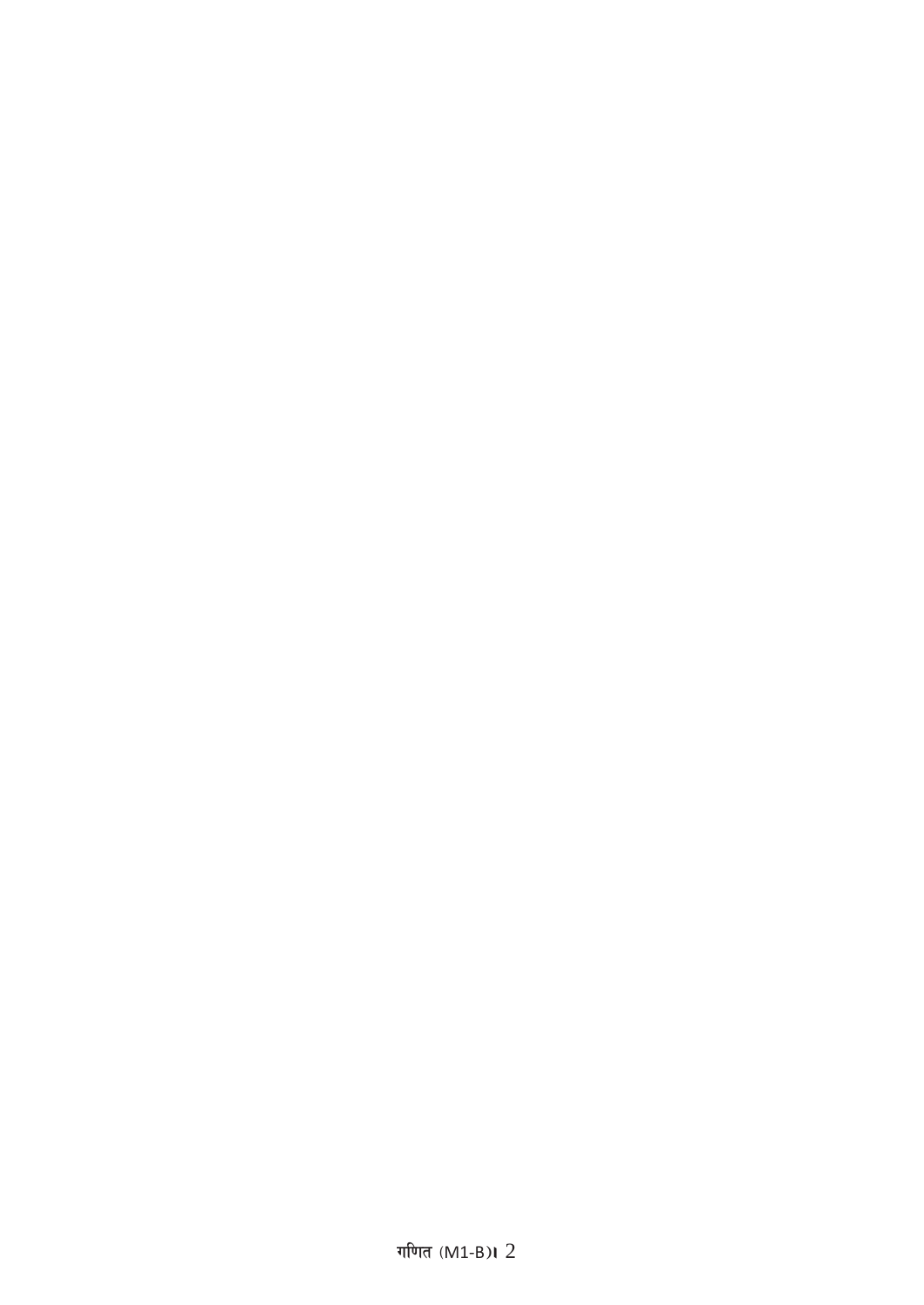-s\_ ;xL ljsNknfO{ uf]nf] lrx\g **(O)** nufpg'xf];\ . **[22**×**1=22]**

**Encircle (O) the correct option.**

### $1.$  x को वर्गको एक तिहाइमा 5 घटाउँदा कति हुन्छ ?

What is the result when 5 is subtracted from the one third of the square of x?

- (a)  $x^2 5$
- (b)  $\frac{1}{3}x^2-5$
- (c)  $(\frac{1}{3}x)^2 5$
- (d)  $5 \frac{1}{3}x^2$

# $2. \quad$  दिइएको चित्रमा  ${\rm AB}$  वृत्तको व्यास हो । छायाँ पारिएको भागको क्षेत्रफल कति हुन्छ ?( $\text{\tiny\rm II}=\frac{22}{7}$  )

In the given figure, AB is the diameter. What is the area of the shaded region?

- (a)  $22 \text{ cm}^2$  (b)  $44 \text{ cm}^2$
- (c)  $77 \text{ cm}^2$  (d)  $154 \text{ cm}^2$

# $3.$  होल्माले 50 पूर्णाङ्को परीक्षामा 40 अंङ्क ल्याइन् । उनले कति प्रतिशत अङ्क ल्याइछन् ?

Dolma obtained 40 marks out of 50 full marks in an examination. What percentage of marks did she obtain?

- (a) 40% (b) 50%
- (c) 80% (d) 90%

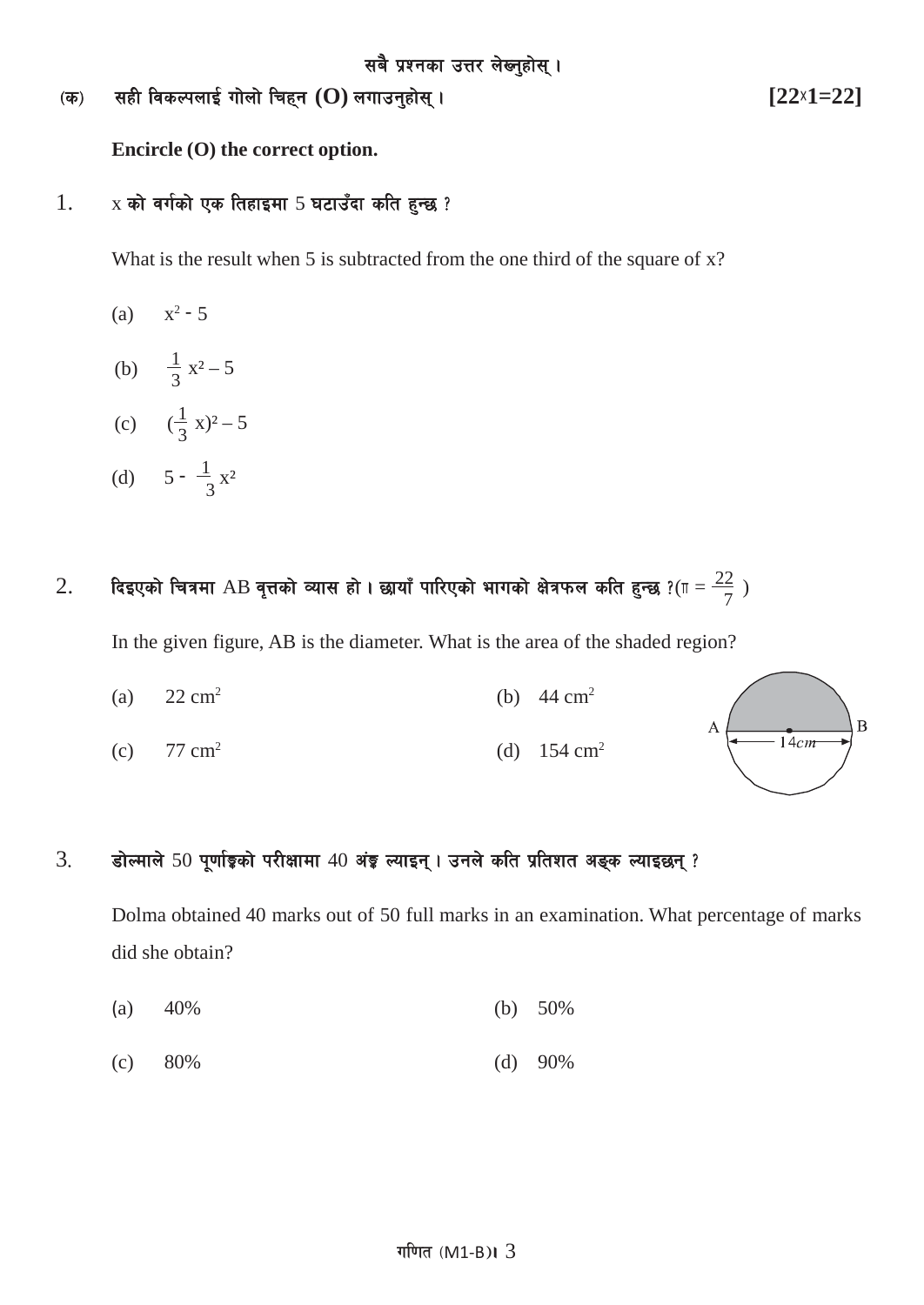### $4.$  र. 500 लाई  $A \times B$  का बीचमा 2:3 को अनुपातमा बाँड्दा  $A$  ले  $B$  भन्दा कति कम पाउँछ ?

Rs. 500 is divided between A and B in the ratio of 2:3. How much less amount does A get than that of B?

- (a) Rs. 300 (b) Rs. 200
- (c) Rs. 100 (d) Rs. 10
- 5.  $b^2 + b + 1 \le b^4 b$  लघुत्तम समापवर्त्य (ल.स.) कति हुन्छ ? What is the Lowest Common Multiple (LCM) of  $b^2 + b + 1$  and  $b^4 - b$ ? (a)  $b^2 - b + 1$  (b)  $b (b^2 - b + 1)$ (c) b  $(b+1)$  (d) b  $(b-1)$   $(b^2+b+1)$
- $6.$  500 gm र 1 kg को अनुपात कति हुन्छ ?

What is the ratio of 500gm and 1kg?

- (a) 5:1 (b) 500:1
- (c)  $1:2$  (d)  $2:1$

### $7.$  तल दिइएकामध्ये 50,000 को वैज्ञानिक सङ्केत कुन हो ?

Which of the following is the scientific notation of 50,000?

- (a)  $5 \times 10^3$  (b)  $5 \times 10^4$
- (c)  $5 \times 10^2$  (d)  $5 \times 10^5$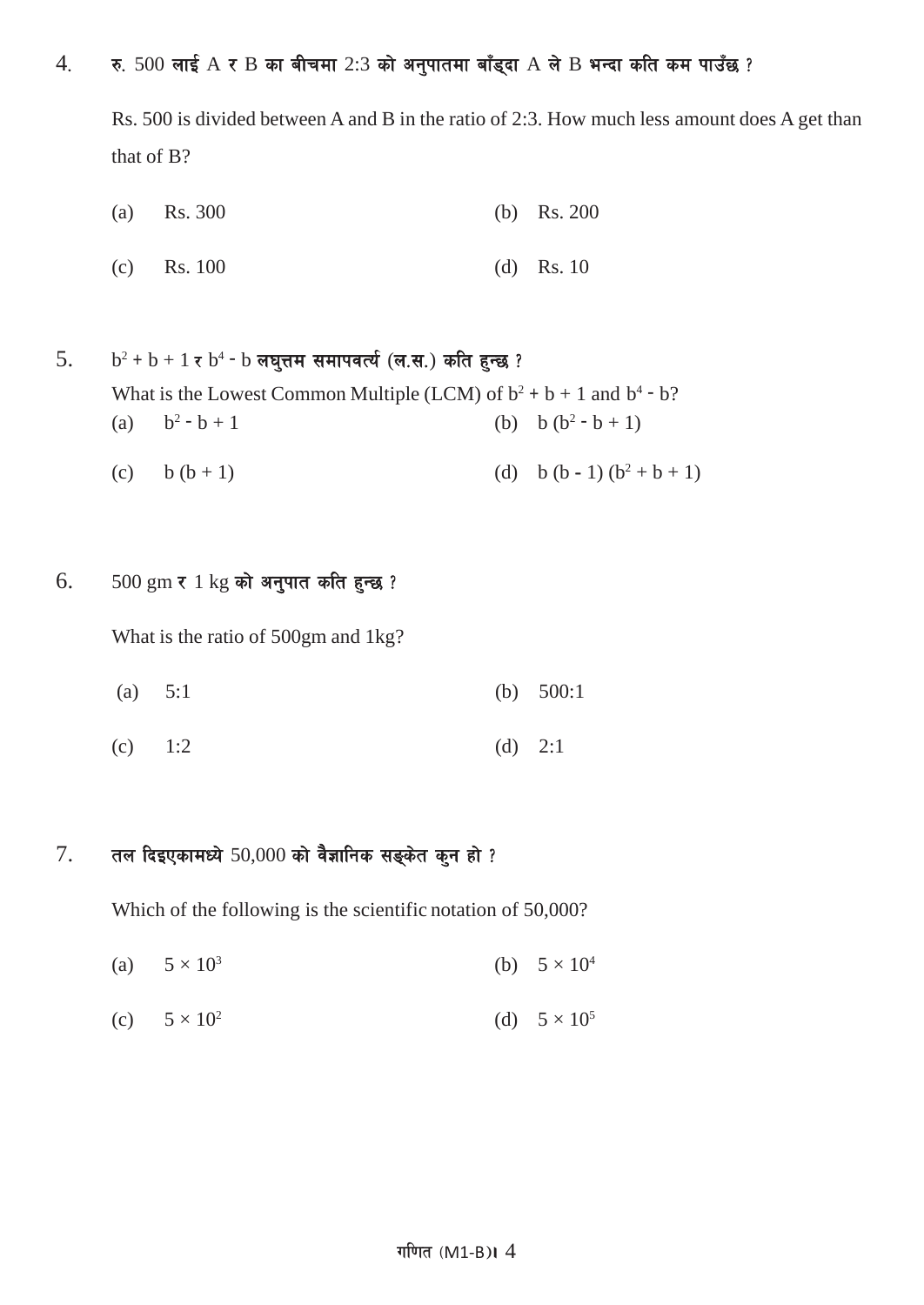$8.$  5, 15, 20, 10, 25 को मध्यिका कति हुन्छ ?

What is the median of 5, 15, 20, 10, 25?

(a) 10 (b) 15

$$
(c) \qquad 18 \qquad \qquad (d) \quad 20
$$

 $9.$  समकोण ∆PQR मा कर्ण (h) = 5 cm, आधार (b) = 4cm छ। लम्ब (p) को लम्बाइ कति हुन्छ ? In a right angled  $\triangle PQR$  hypotenuse (h) = 5cm, base (b) = 4cm .What is the perpendicular distance (p)?

$$
(a) 1 cm \t\t (b) 2 cm
$$

(c)  $3 \text{ cm}$  (d)  $9 \text{ cm}$ 



 $10.$  3x − 4y लाई 5x − y बनाउन कति जोड्नु पर्छ ? What should be added to  $3x - 4y$  to make it  $5x - y$ ? (a)  $2x + 4y$  (b)  $2x - 3y$ 

(c)  $2x + 3y$  (d)  $2x + 57$ 

### $11.$  समिकरण  $y = 7x - 9$  मा  $x = 2$  भए  $y$  को मान कति हुन्छ ?

In the equation  $y = 7x - 9$ , what is the value of y when  $x = 2$ ?

- (a)  $5$  (b)  $23$
- (c)  $\frac{11}{7}$  $\frac{11}{7}$  (d) 14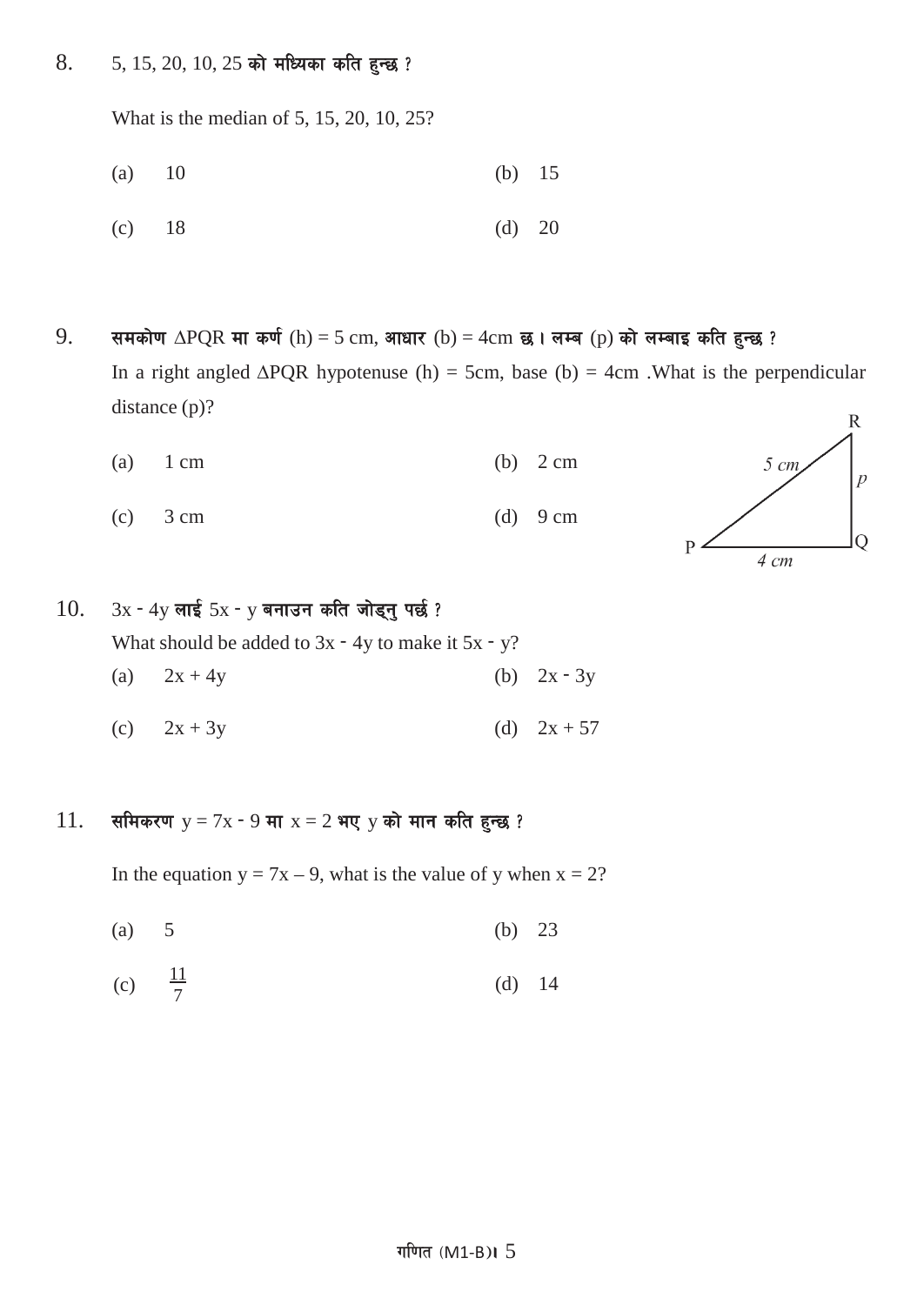# $12.$  यदि तपाईंलाई रु. 600 को एउटा किताब किन्दा  $10%$  छुट दिइयो भने तपाईंले सो किताब किन्दा कति रकम बुभाउनु हुनेछ ?

If you are given a discount of 10% on the purchase of a book of Rs.600, how much should you pay?

- (a) Rs. 60 (b) Rs. 540
- (c) Rs. 590 (d) Rs. 610

# $13.$  नक्सामा  $1$  से.मि.ले 60 कि.मि. जनाउँदछ। नक्सामा दुई स्थानहरु  $A \tau B$  को नक्सामा देखिने दुरी 6 से.मि. छ। ती दुई स्थानहरुको वास्तविक दुरी कति हुन्छ ?

On a map, 1 cm represents 60km. The distance between two places A and B is 6 cm on the map. What is the actual distance between these two places?

- (a) 10 km (b) 54 km
- (c) 66 km (d) 360 km

#### $14.$  दिइएको चित्रमा छाया पारेको भागले समूहको कुन किया जनाउँछ ?

Which set operation does the shaded part represent?

(a) A∪B (b) A∪B (c)  $A\cup \overline{B}$  (d)  $\overline{A\cap B}$ 



#### $15.$   $8, 10, 11, 12, 14$  को मध्यक कति हुन्छ ?

What is the mean of 8, 10, 11, 12, 14?

- (a) 10 (b) 11
- (c)  $12$  (d)  $13$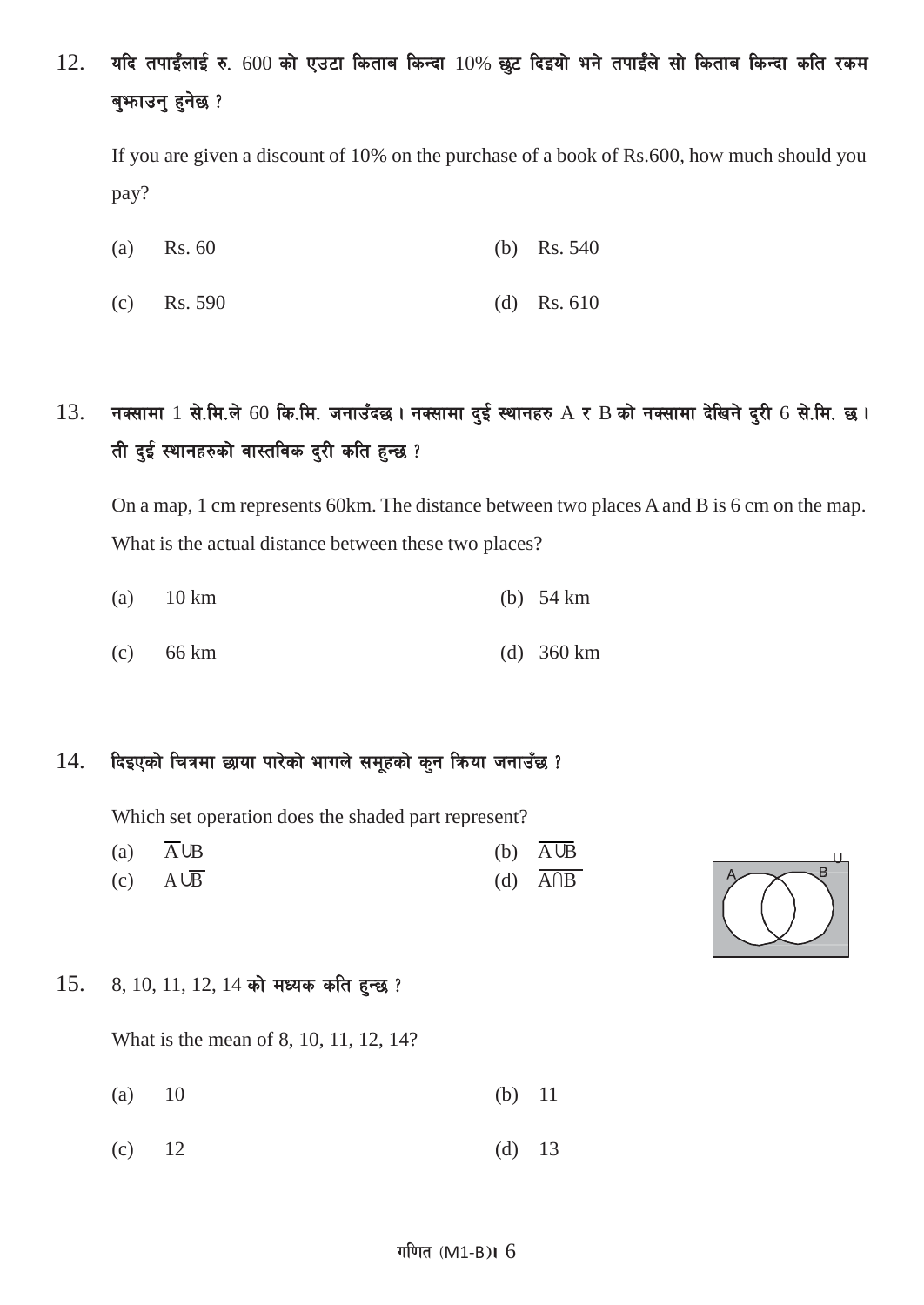## $16.$  विन्दु  $A$   $(3, 3)$  लाई  $2$  एकाइ दायाँ र 6 एकाइ तल विस्थापन गर्दा हुने निर्देशाङ्क कुन हो ?

Which of the following is the image of the point A  $(3, 3)$  after translating 2 units right and 6 units down?



### $17.$  तलकामध्ये कुनले अभिव्यञ्जक  $3a^2 - 48b^2$  का गुणनखण्डहरू देखाउँदछ ?

Which of the following represents the factors of expression  $3a^2 - 48b^2$ ?

- (a)  $3 (a + 4b)^2$  (b)  $3(a-4b)^2$
- (c)  $3 (a + 4b) (a 4b)$  (d)  $3 (a + 16b) (a 16b)$

#### $18.$  2 वर्षको लागि  $10\%$  प्रति वर्षको साधारण ब्याजदरमा रु.  $5000$  लगानी गर्दा ब्याज रकम कति हुन्छ ?

What is the simple interest on Rs. 5000 for 2 years at the rate of 10% per annum?

- (a) Rs. 100 (b) Rs. 500
- (c) Rs. 1000 (d) Rs. 1010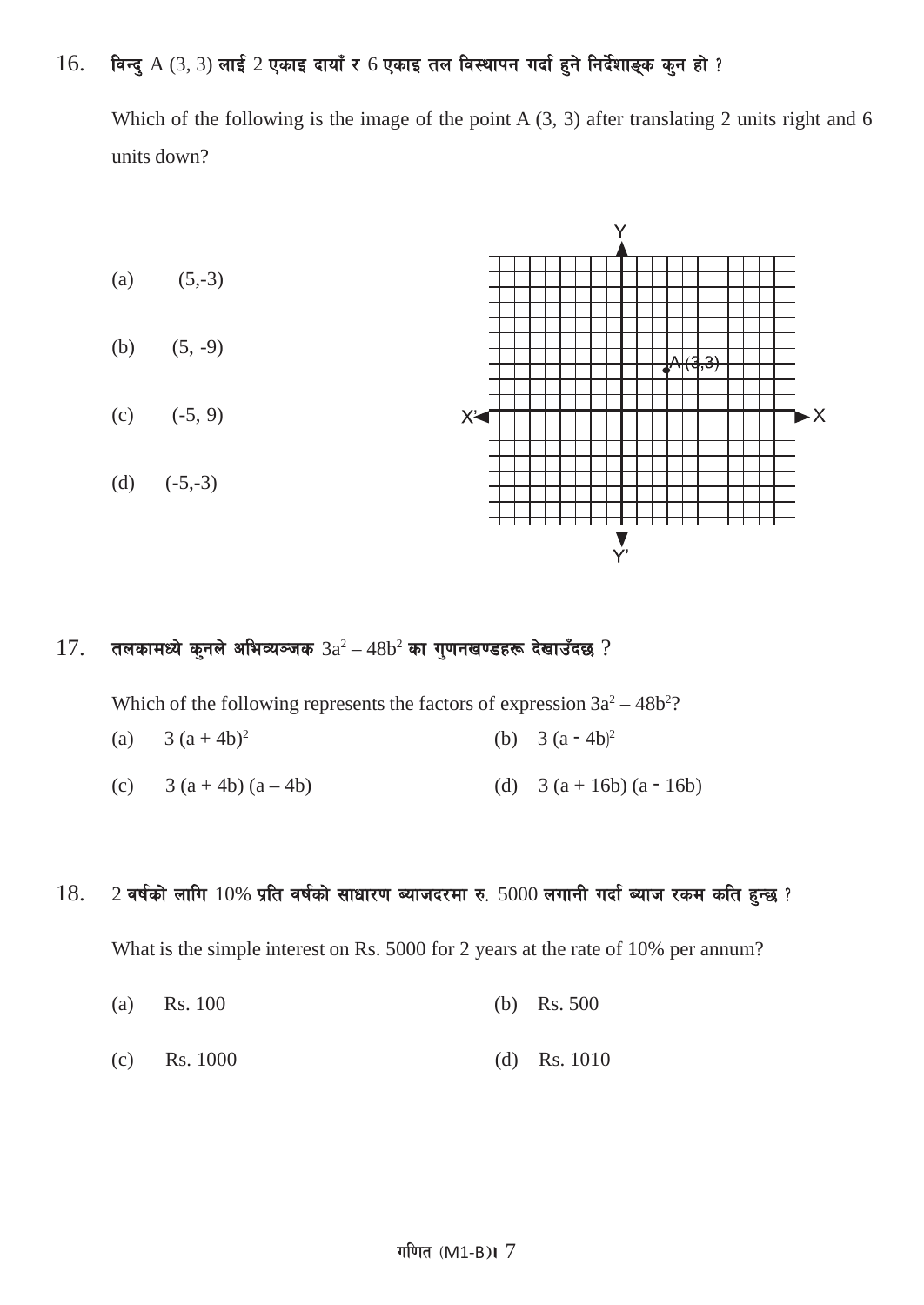### 19. B  $(2,7)$  र C (-2, 3) बीचको दूरी कति हुन्छ ?

What is the distance between the points B  $(2, 7)$  and C  $(-2, 3)$ ?

(a) 4 units  
\n(b) 
$$
\sqrt{2}
$$
 units  
\n(c)  $4\sqrt{2}$  units  
\n(d)  $2\sqrt{4}$  units

## $20.$  आयातकार सतहको क्षेत्रफल पत्ता लगाउने सूत्र कुन हो ?

Which is the formula of finding the area of a rectangular surface?

 $\frac{1}{2}$  (लम्बाइ x चौडाइ)  $(a)$  A = लम्बाइ + चौडाइ  $A=$  length + breadth  $\frac{1}{2}$  (length  $\times$  breadth)  $(c)$  A= 2 (लम्बाइ  $\times$  चौडाइ)  $(d)$  A= लम्बाइ  $\times$  चौडाइ  $A= 2$  (length  $\times$  breadth)  $A=$  length  $\times$  breadth

## $21.$  दिइएको जोडी त्रिभुजहरु कुन तथ्यका आधारमा अनुरुप छन्?

By which axiom are the following triangles congruent?

- a.  $\vec{a} = \vec{a}$ ,  $\vec{a} = \vec{b}$ ,  $\vec{a} = \vec{b}$ ,  $\vec{a} = \vec{b}$ ,  $\vec{a} = \vec{b}$ ,  $\vec{a} = \vec{b}$ ,  $\vec{a} = \vec{b}$ ,  $\vec{a} = \vec{b}$ ,  $\vec{a} = \vec{b}$ ,  $\vec{a} = \vec{b}$ ,  $\vec{a} = \vec{b}$ ,  $\vec{a} = \vec{b}$ ,  $\vec{a} = \vec{b}$ ,  $\vec{a} = \vec{b}$ ,  $\vec{a} = \$
- c. भू.को.भू.  $(S.A.S.)$  d. भू.भू.भू.  $(S.S.S.)$
- $22.$  चित्रमा  $x$  को मान कति हुन्छ ?

What is the value of *x* in the given figure?

(a)  $70^{\circ}$  (b)  $110^{\circ}$ (c)  $180^{\circ}$  (d)  $250^{\circ}$ 

$$
\frac{1}{x}
$$

вŁ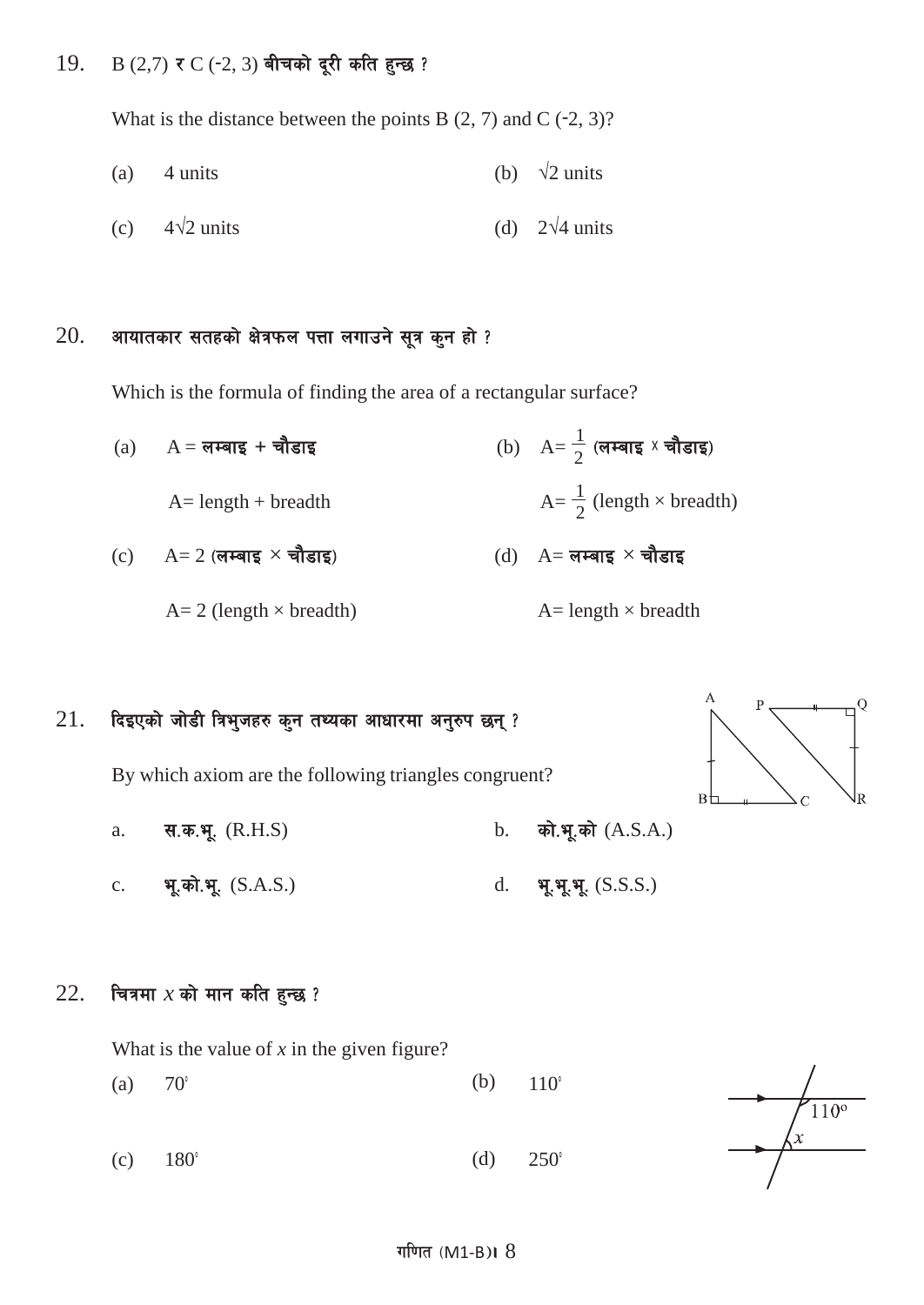Write the correct answer in the blank spaces.

यदि एउटा पसलेले 70 किताब प्रत्येकको रु 50 मा किनेर 60 का दरमा बेच्यो भने उसको जम्मा नाफा 23. 

If a shopkeeper bought 70 books at Rs 50 each and sold them at Rs 60 each, the profit amount 

- दिएको चित्रमा *ZAOD* को विपरीत शीर्षभिमुख कोण ................... हो। 24.  $\overline{O}$ In the given figure the vertically opposite angle of  $\angle AOD$  is ...................  $\overline{B}$
- 25.

26.

एउटा घनाकार बट्टाको भुजाको लम्बाइ 8 cm छ। उक्त बट्टाको आयतन .................... घन से.मि. हुन्छ। 27.

- तलका प्रश्नहरुको उत्तर दिनुहोस् । Answer the following questions.  $(T)$
- 28. 17 लाई द्विआधार सङ्ख्याङ्कन पद्धतिमा बदल्नुहोस् । Convert 17 into binary numeration system.  $\lceil 1 \rceil$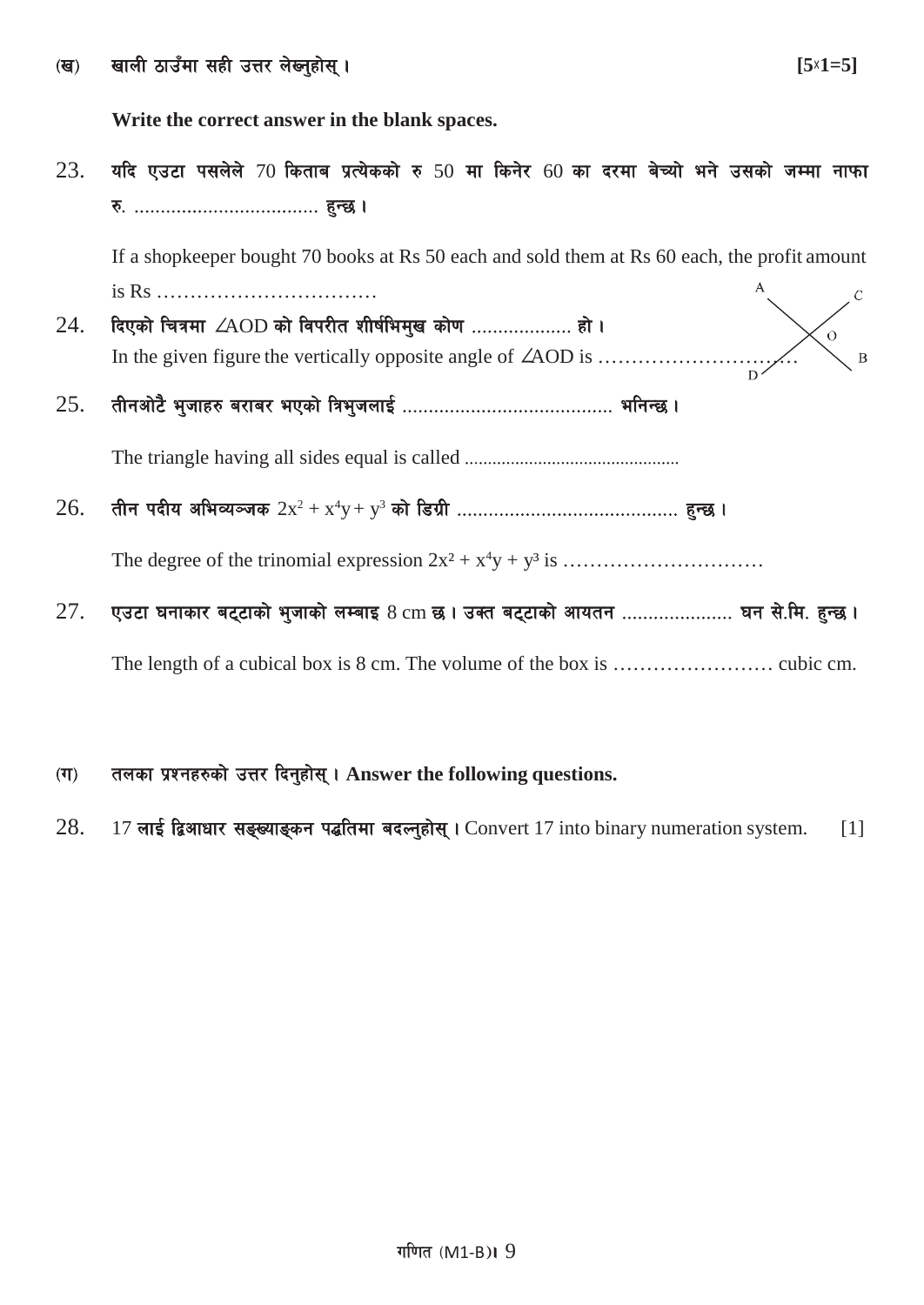#### 29. एउटा बेलनाको जाली चित्र बनाउनुहोस् ।

Draw a figure of net of a cylinder.

असमानता  $5x - 4 \ge 16$  लाई हल गर्नुहोस् । 30. Solve the inequality  $5x - 4 \ge 16$ .

 $[1]$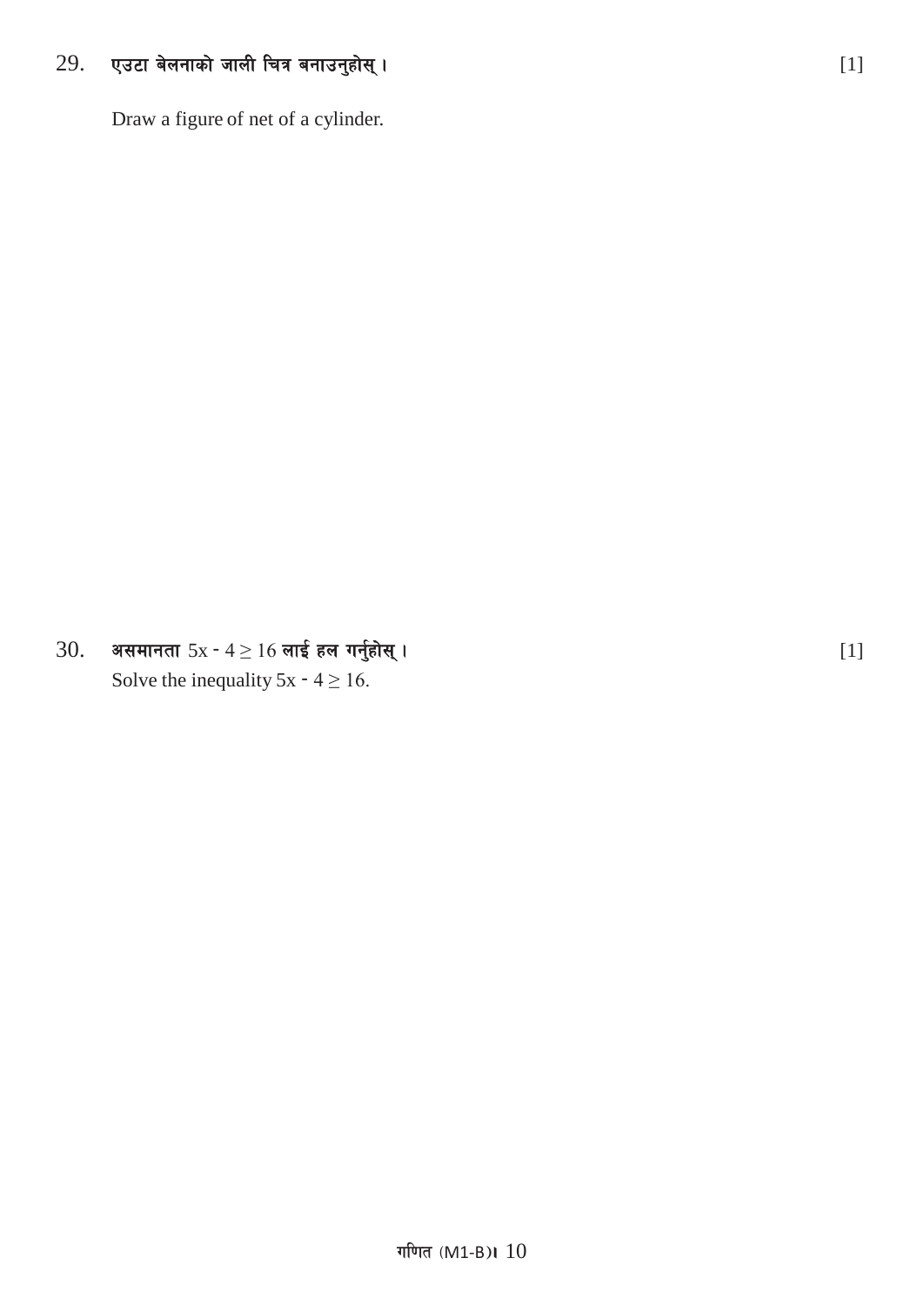# $31.$  दिइएको चित्रमा AB//CD र ∠GHD = 70° भए र ∠AGH को मान पत्ता लगाउनुहोस् ।  $[1]$ In the given figure, AB//CD and  $\angle$ GHD = 70<sup>0</sup>, find the value of  $\angle$ AGH.



### 32= ljGb' A (4, 0) / B (0, 3) aLrsf] b'/L kQf nufpg'xf];\ . [2]

Find the distance between the points A  $(4, 0)$  and B  $(0, 3)$ .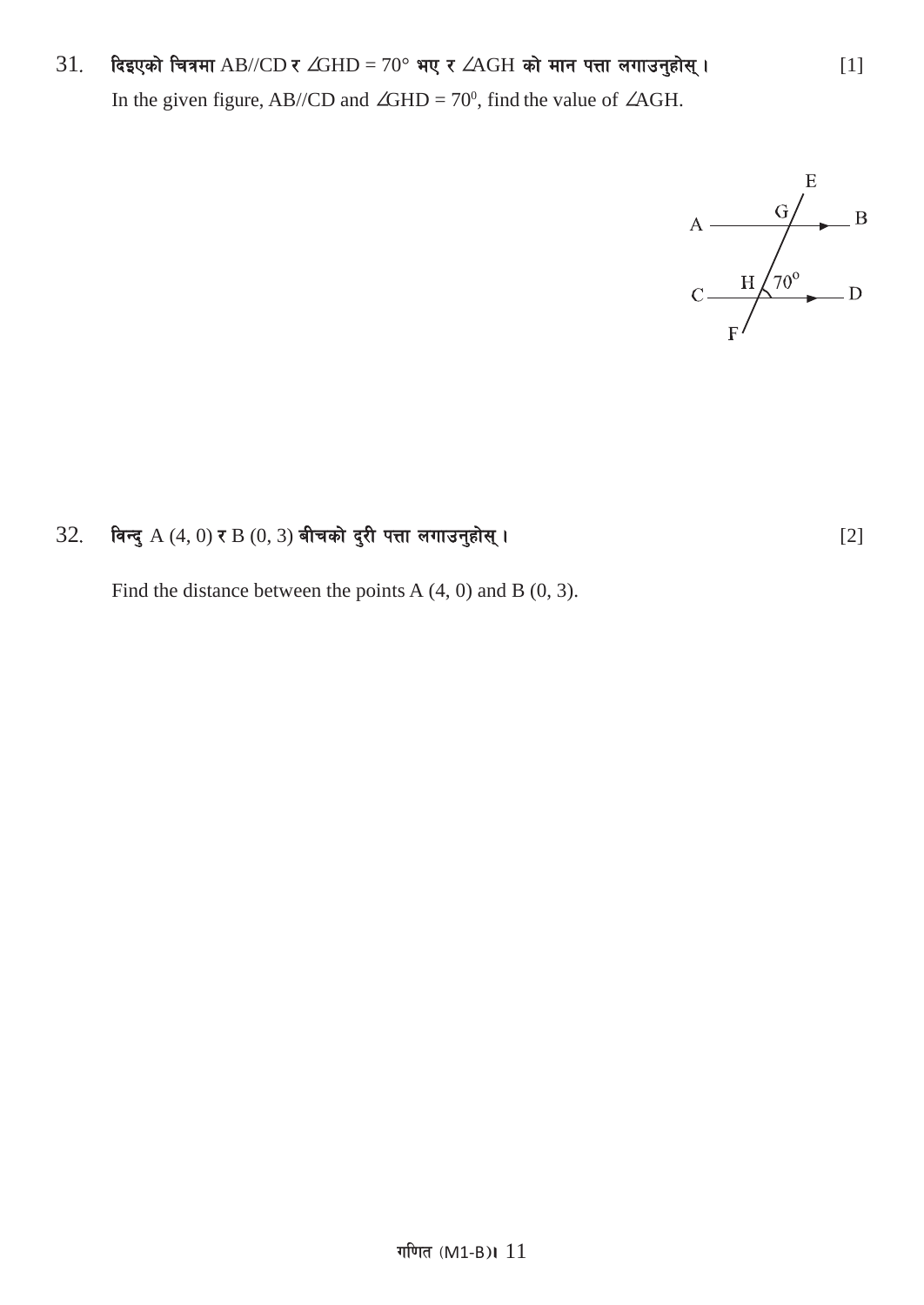33. हल गर्नुहोस् । (Solve)

$$
\frac{x-2}{x+2} = \frac{4}{3}
$$

#### दिइएको चित्रमा छाया पारेको भागको क्षेत्रफल निकाल्नुहोस् । 34.

Find the area of shaded part in the figure.



 $[2]$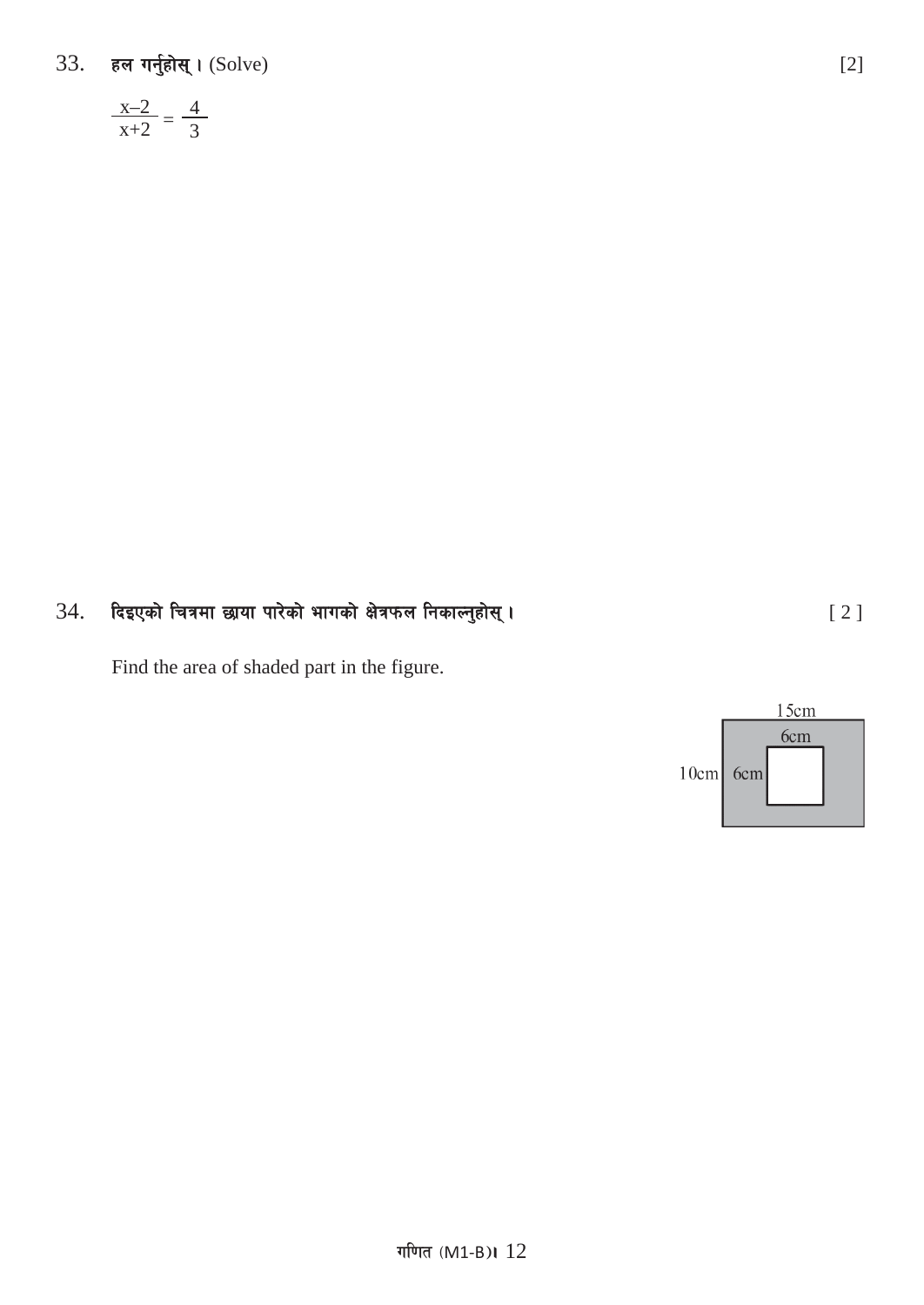#### कुनै एउटा सङ्ख्या अर्को सङ्ख्याको दोव्वर छ। यदि तिनीहरुको योग 30 भए ती सङ्ख्याहरु पत्ता लगाउनुहोस्। 35.

A number is twice of the other number. If their sum is 30, find those numbers.  $[2]$ 

36. मोहनले एउटा ल्यापटप रु. 42,000 मा किन्यो । यदि उसले 15% नाफा गरी उक्त ल्यापटप बेच्यो भने विक्रय मूल्य कति होला? Mohan bought a laptop for Rs 42000. If he sold it at a profit of 15%., what is the selling price?  $[2]$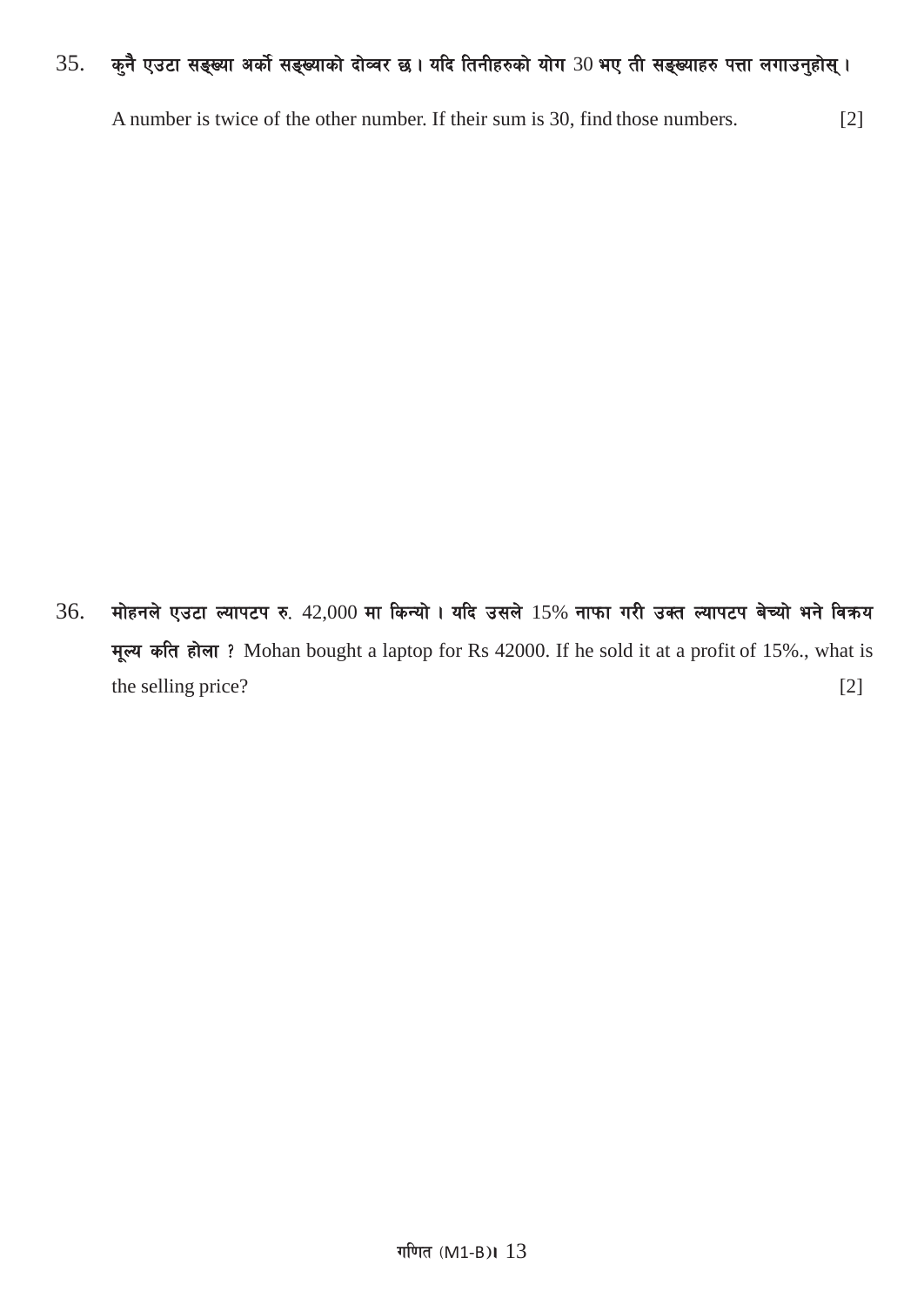$37.$  सरल गर्नुहोस् । (Simplify): [2]

 $x^2 + 6x + 9$  $x^2 - 9$ 

 $38.$  राजुले मासिक रु.  $24000$  आम्दानी गर्छन् । उनले आफ्नो आम्दानीबाट  $20\%$  खानामा,  $25\%$  शिक्षामा र  $10\%$ अन्यमा खर्च गर्छ भने महिनामा कति रकम बचत गर्छन् ? ब्रिंग काला काला कर बाद पर पर स्था कर स्था कर स्था कर स्था क

Raju earns Rs 24000 per months. If he spends 20% of his income on food, 25% on education and 10% on others, how much rupees does he save in a month?